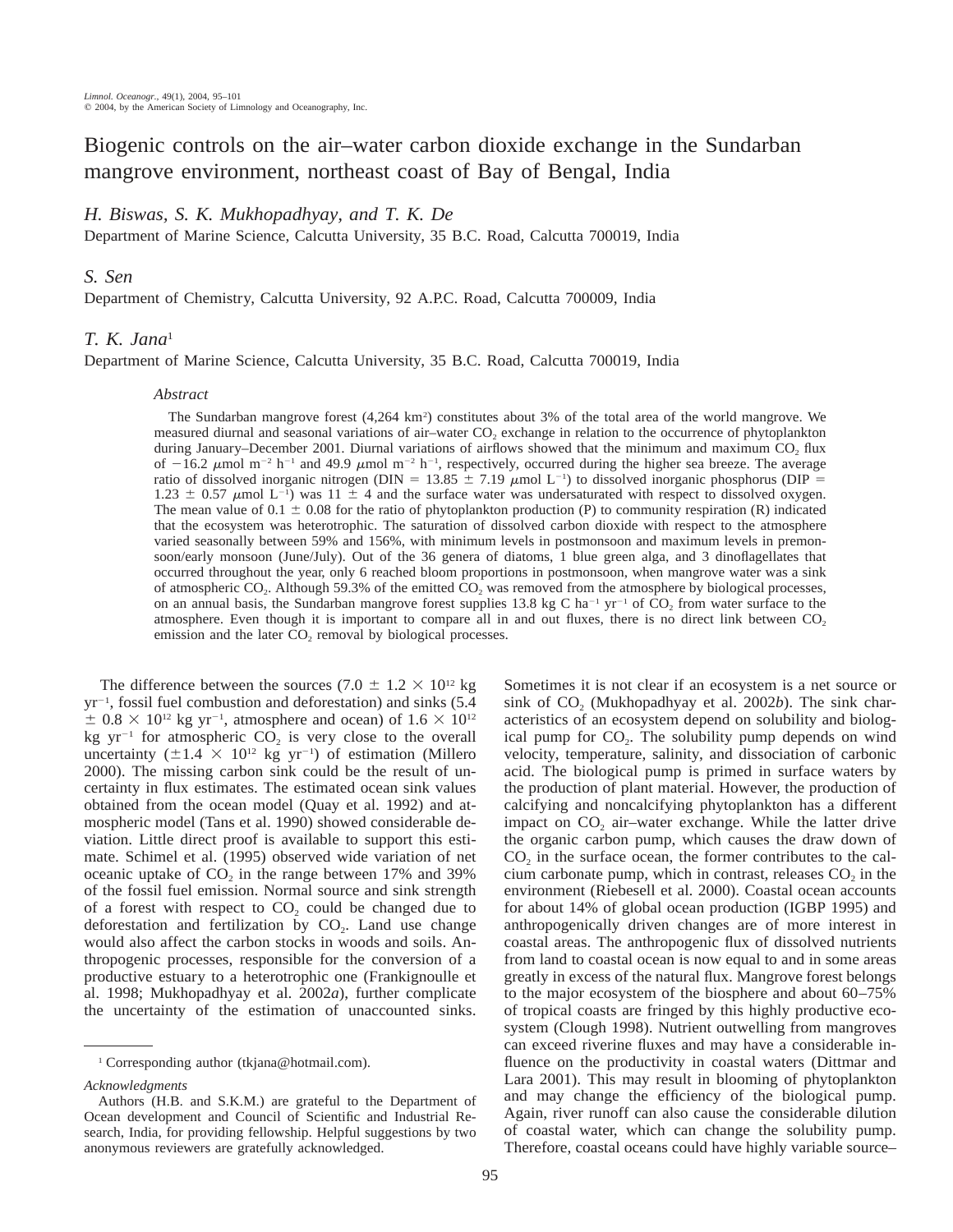

Fig. 1. Station locations in the Sundarban mangrove ecosystem.

sink strength for  $CO<sub>2</sub>$  and play an important role in determining whether the whole ocean is autotrophic or heterotrophic (Kempe ad Pelger 1991). Hope et al. (2001) cautioned that direct measurements of land–atmosphere  $CO<sub>2</sub>$  gas exchange that ignored waterborne fluxes might significantly overestimate terrestrial accumulation. There are few systematic studies on the chemistry and flux of  $CO<sub>2</sub>$  in the mangrove waters (Ghosh et al. 1987). Most biogeochemical studies in the mangrove waters have found nutrient and organic carbon fluxes (Ayukai et al. 1998; Dittmar and Lara 2001). Despite mangroves being the most abundant ecosystem of the tropical coasts, relatively little is known about their role in the carbon cycle. Sundarban mangrove ecosystem, North East coast of the Bay of Bengal, India, has been the focus of ecological and biogeochemical studies for several decades (Misra et al. 1985; Ghosh et al. 1990; Roy et al. 2000). The present study was intended to identify diurnal and seasonal variations and the driving forces behind the  $CO<sub>2</sub>$  exchange from the Sundarban mangrove water.

#### Sites and methods

*Study site*—The Indian Sundarban (21°32' and 22°40'N;  $88^{\circ}05'$  and  $89^{\circ}E$ ) is the estuarine phase of the River Ganges (Fig. 1) and comprises  $9,630 \text{ km}^2$ , out of which  $4,264 \text{ km}^2$ of intertidal area, covered with thick mangroves, is subdivided as forest subecosystem and 1,781 km<sup>2</sup> of water area as aquatic subecosystem. The rest has been reclaimed for human settlement and agricultural purposes. It is a unique bioclimatic zone in land–ocean boundaries of the northeastern coast of the Bay of Bengal and the largest delta on the globe. East to west, this area is about 140 km in length and extends approximately 52–70 km from the sea level to the far north. This estuarine phase has been under increasing stress due to the construction of barrage at Farakka (300 km from the sea end of the Hooghly River), port activities at

Haldia and Calcutta, dredging, and discharge of sewage from Haldia and Calcutta metropolis.

*Sampling and measurements*—For flux measurements at three stations in the northeast coast of the Bay of Bengal off Mooriganga, Saptamukhi, and Thakuran estuaries, three distributaries of the River Ganges, surface water samples were collected from the middle of the mouth of each estuary at 3-h intervals for 24 h at each site. Sampling was continued for 3 consecutives d from full moon in every 4 weeks between January and December 2001 (Fig. 1), covering three seasons: monsoon (June–September), postmonsoon (October–January), and premonsoon (February–May). Air samples were collected from 10 m above the water surface with the help of a portable air sampler (APS 2 Lawarence and Mayo) at a rate of  $2 L min<sup>-1</sup>$  and drawn into gas sampling bulbs in triplicate, which were evacuated before collection. The air temperature, atmospheric moisture content, atmospheric pressure, and wind velocity were also recorded by using temperature, moisture probes and an anemometer connected with a computerized weather station (Model No. DA-VIS 7440).

Micrometeorological sensors were mounted 10 m above the water surface using a bamboo pole from an anchored mechanized boat. The fugacity of  $CO_2$  in air  $[f_{CO2(air)}]$  was measured with a gas chromatograph (Shimadzu 14B). A methanizer MTN-1 was used for catalytic reduction of  $CO<sub>2</sub>$ to  $CH<sub>4</sub>$  at 350°C over shimalite Ni catalyst followed by its subsequent determination with flame ion detector (FID). Calibration gas, supplied by Eurassian Associates, had mole fraction of 318 ppm in nitrogen. The relative uncertainty (standard deviation relative to mean value) on  $f_{CO2}$  measurements was found to be  $\pm 0.063$ . The measured concentration of CO<sub>2</sub> was converted to fugacity using the viral equation of state (Weiss 1974).

Water samples for  $CO_2$  fugacity  $[f_{CO2(water)}]$  were collected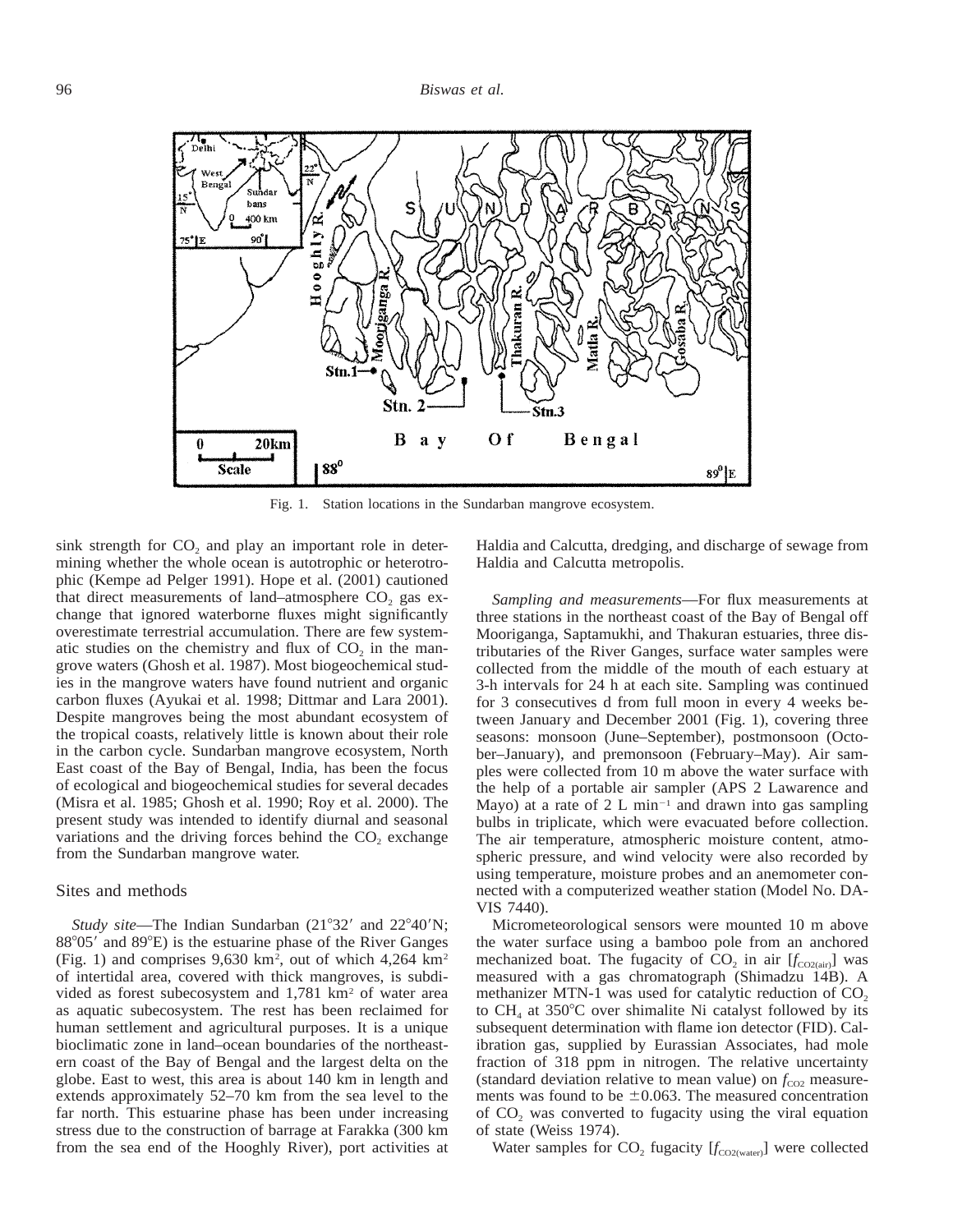a

in separate glass bottles and were preserved with  $HgCl<sub>2</sub>$  for analysis back in the laboratory. The  $f_{CO2(water)}$  was determined by equilibrating the samples with nitrogen (Millero 2000). The  $CO<sub>2</sub>$  in the equilibrated nitrogen was measured using gas chromatography with relative uncertainty of  $\pm 0.073$ . The  $f_{\text{CO2(water)}}$  was calculated from the mixing ratio of  $CO_2$ , atmospheric pressure and the Weiss formula (Weiss 1974). Alkalinity was determined by potentiometric titration with  $0.1$  N HCl in a closed cell at  $25^{\circ}$ C after Bradshaw and Brewer (1988) using micro pH meter (Systronics, Model No. 362).

A Gran plot was made of the data points after the second equivalence point. Calibration was performed against standard seawater (TCO<sub>2</sub>/TA = 0.93). A standard deviation of 0.08% for total alkalinity was obtained. Dissociation constants of Goyet and Poisson (1989) were used to calculate the concentration of  $HCO<sub>3</sub>$  normalized to salinity 35 (NHCO<sub>3</sub> = HCO<sub>3</sub>  $\times$  35/*S*). Secchi disc was used to measure transparency of the water column. Salinity was determined by Mohr–Knudsen titration and standard seawater of chlorinity 19.374 procured from the National Institute of Oceanography, Goa, was used for standardization ( $S = 1.80655 \times$ Cl). Water samples from a Niskin bottle were allowed to flow through the glass bottle of 125-ml capacity until the bottle was finally filled and Winkler titration was performed for the determination of dissolved oxygen. Nutrients were analyzed by spectrophotometric methods. Standard procedures detailed in Grasshoff (1983) were followed and a relative error of accuracy was  $\pm 2\%$  for dissolved inorganic phosphorus (DIP),  $\pm 3\%$  for nitrate,  $\pm 5.8\%$  for ammonia, and  $\pm 6\%$  for silicate. The detection limits were 0.05  $\mu$ mol  $L^{-1}$  for DIP, 0.1  $\mu$ mol  $L^{-1}$  for dissolved inorganic nitrogen (DIN), and silicate. Gross primary production (P) and community respiration (R) were measured in situ by light- and dark-bottle method described by Strickland and Parson (1972).

Phytoplankton was collected from surface water using bolting silk  $20$ - $\mu$ m plankton net. For quantitative estimation, 1-liter water samples were preserved with Lugol's iodine solution and buffered formaldehyde.

After 24 h of sedimentation, the supernatant was rejected and the plankton counts, identifications, and cell radii were made from the settled material using a Sedgwick rafter counting chamber (Hasle and Syvertsen 1997). Shannon– Weaver index  $(H')$  (Shannon and Weaver 1963) was used to calculate the species diversity of phytoplankton. Cell volume was determined (Kellar et al. 1980) by using the simplest geometric configuration that best fit the shape of the cell being measured. Average measurements from 20 individuals of each species for each sampling period were considered. The total biovolume (*V*) of any species was calculated by multiplying the average cell volume in  $\mu$ m<sup>3</sup> by the number per liter. Total wet algal volume was computed as

$$
V_{t} = \sum_{i=1}^{n} (N_{i} \times V_{i})
$$

where  $V_t$  is the total plankton cell volume in mm<sup>3</sup> L<sup>-1</sup>,  $N_i$  is the number of organisms of the species  $L^{-1}$ , and  $V_i$  is the average volume of cells of the *i*th species in  $\mu$ m<sup>3</sup>. Flux den-



 $\cdot$  o

Fig. 2. Diurnal variation on 1–2 March 2001 at Sta. 2 (Sapatamukhi R.). (a) Wind velocity and wind direction, (b) salinity and tidal height, (c) pH and  $f_{CO2}$  in surface water and atmospheric  $f_{CO2}$ , (d) carbon dioxide flux  $(F_{CO2})$ .

sities ( $F_{\text{CO2}}$  in  $\mu$ mol m<sup>-2</sup> h<sup>-1</sup>) across the water-atmosphere interface were calculated according to the expression  $F = k$  $\times L \times \Delta f$ , where *k* is the exchange coefficient, *L* is the CO<sub>2</sub> solubility in mol  $m^{-3}$  atm<sup>-1</sup> and  $\Delta f$  is the fugacity difference between water and air,  $[f_{CO2(water)} - f_{CO2(air)}]$ . A positive  $F_{CO2}$ value denotes flux from the water to the atmosphere and vice versa. Carbon dioxide exchange coefficients  $(k \text{ in cm } h^{-1})$ were estimated with the equation of Liss and Merlivat  $(1986)$ ,  $k = 0.17u_{10} (660/S_c)^{2/3}$  for  $u_{10} \le 3.6$  and  $k = (2.85u_{10})$  $-$  9.65)(660/*S*<sub>c</sub>)<sup>0.5</sup> for 3.6 < *u*<sub>10</sub>  $\leq$  13, where *u*<sub>10</sub> is the wind speed in m  $s^{-1}$ ,  $S_c$  is the Schimidt number at the actual water temperature and salinity. The significance of the response of  $CO<sub>2</sub>$  flux was tested by multiple regression analysis with a stepwise variable selection. Independent variables were entered in order to account for seasonal variations of  $CO<sub>2</sub>$  flux.

#### Results and discussion

*Diurnal variability*—A set of examples of diurnal variations of wind velocity with direction, salinity with tidal height,  $f_{CO2}$  and  $F_{CO2}$ , is depicted in Fig. 2a–d, studied 1–2 March 2001 at Saptamukhi R. near Lothian island (Stn. 2). The temperature of surface water varied between  $26^{\circ}$ C and

360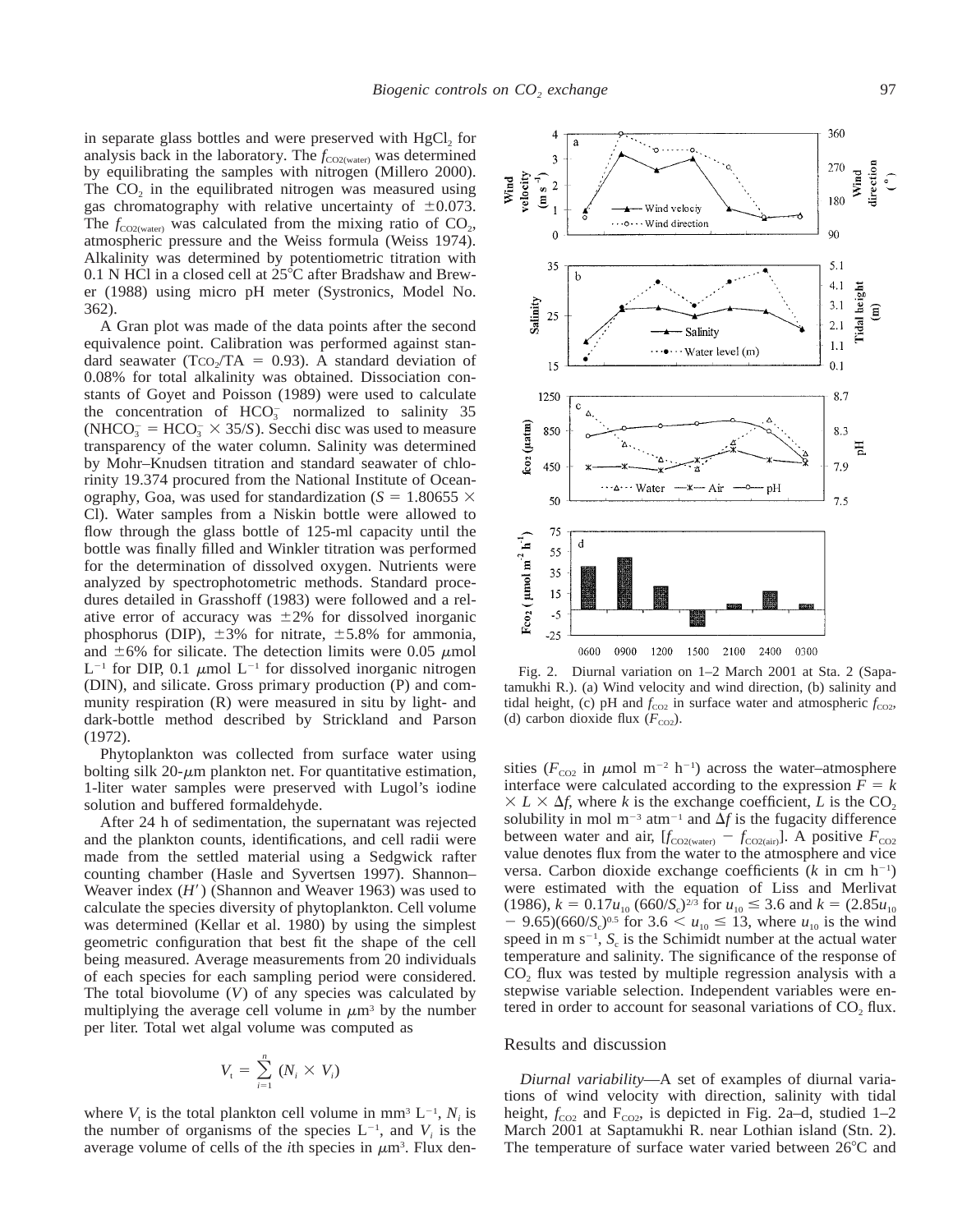#### 98 *Biswas et al.*

| Parameters                                  | Monsoon           | Postmonsoon       | Premonsoon        |
|---------------------------------------------|-------------------|-------------------|-------------------|
| Temperature $(^{\circ}C)$                   | $30.7 \pm 1.2$    | $26.9 \pm 3.6$    | $28.50 \pm 3.56$  |
| Transparency (cm)                           | $21 \pm 6$        | $64 \pm 19$       | $37 \pm 26$       |
| Salinity                                    | $15.94 \pm 3.89$  | $14.90 \pm 4.69$  | $22.74 \pm 4.28$  |
| Dissolved oxygen (mg $L^{-1}$ )             | $6.04 \pm 0.94$   | $6.38 \pm 0.88$   | $6.14 \pm 0.38$   |
| (saturation %)                              | $(88 \pm 13)$     | $(88 \pm 11)$     | $(89 \pm 5)$      |
| DIN ( $\mu$ mol L <sup>-1</sup> )           | $18.40 \pm 4.38$  | $11.70 \pm 7.65$  | $12.10 \pm 6.76$  |
| DIP ( $\mu$ mol L <sup>-1</sup> )           | $1.49 \pm 0.67$   | $1.01 \pm 0.52$   | $1.21 \pm 0.48$   |
| Silicate ( $\mu$ mol L <sup>-1</sup> )      | $68.5 \pm 13.5$   | $75.9 \pm 36.9$   | $51.2 \pm 32.2$   |
| pH                                          | $8.06 \pm 0.16$   | $8.28 \pm 0.28$   | $8.22 \pm 0.16$   |
| TA (mequiv. $L^{-1}$ )                      | $1.99 \pm 0.32$   | $1.80 \pm 0.21$   | $2.70 \pm 0.35$   |
| R (mol C m <sup>-2</sup> d <sup>-1</sup> )  | $0.20 \pm 0.18$   | $0.24 \pm 0.18$   | $0.19 \pm 0.18$   |
| P (mmol C m <sup>-2</sup> d <sup>-1</sup> ) | $6.95 \pm 5.70$   | $19.8 \pm 10.4$   | $12.2 \pm 11.7$   |
| Phytoplankton (cells $L^{-1}$ )             | $4,045 \pm 1,516$ | $7,317 \pm 4,854$ | $5,145 \pm 3,635$ |

Table 1. Seasonal variations of physicochemical and chemical properties of surface water (mean values of three stations with standard deviation).

 $28^{\circ}$ C and salinity (*S*) between 19.79 and 26.56. The depth of the water column at three sites varied between 9.7 and 15.2 m and there was almost no stratification in the water column. Tide was semidiurnal, with maximum amplitude of about 5.5 m. Secchi disc transparency varied between 7 and 99 cm, and low transparency was due to the turbidity of the water. Increased transparency of the water column was recorded during postmonsoon, with an average value of 64  $\pm$ 9.0 cm. Mean photic zone light energy was found to be  $23.48 \pm 4.5$  klux, which was very close to the saturation light intensity of diatoms (10–20 klux). Average discharges of water from Farakka barrage during monsoon and postmonsoon were 2,975 and  $1,875$  m<sup>3</sup> s<sup>-1</sup>, respectively. Release of water during early premonsoon (February) was considerably decreased, to  $1,100 \text{ m}^3 \text{ s}^{-1}$ . Diurnal variations of airflow showed land and sea breeze phenomenon, with a minimum value of land breeze from northwest to southeast (0.63  $m s^{-1}$ ) in nighttime and a maximum value of sea breeze from south/southeast to north/northwest direction  $(3.21 \text{ m s}^{-1})$  in daytime (Fig. 2a).  $f_{\text{CO2(air)}}$  varied with time of day between 403 and 635  $\mu$ atm. The minimum was found at 1200 h and the maximum at 2100 h, with a daily range of 232  $\mu$ atm. Diurnal variation of  $f_{CO2(air)}$  was strongly influenced by mangrove plant cover and was reduced when the air was directly from over the sea. Higher wind velocity and turbulence during the day caused mixing within the boundary layer and was responsible for the minimum value. Mukhopadhyay et al. (2002*b*) observed a positive correlation of  $f_{CO2(air)}$  with Richardson number  $(R_i)$  and its values were found to be increasing in the atmosphere when there was an inversion condition in the Sundarban mangrove forest.

Considerable diurnal variation of *f*<sub>CO2(water)</sub> was found to occur with tidal variation of salinity and its maximum value of 1,062  $\mu$ atm was observed in the early morning (0600 h) during the initial phase of low to high tide and its minimum value of 416  $\mu$ atm in the afternoon (1500 h) during the last phase of high to low tide (Fig. 2b,c). The estimation of the CO<sub>2</sub> exchange coefficient is crucial for the estimation of carbon dioxide fluxes and is a matter open to debate (Raymond and Cole 2001). Its value of 4.57  $\pm$  2.03 cm h<sup>-1</sup> was found at the wind velocity of 4.4  $\pm$  0.79 m s<sup>-1</sup> and temperature of 29.39  $\pm$  3.48°C in the study area. Clark et al. (1994) determined the gas exchange rate in the Hudson River using a dual tracer technique and proposed its values of ranging from 1 to 9 cm  $h^{-1}$ . Frankignoulle et al. (1996) used an exchange coefficient of 8.4 cm  $h^{-1}$  at the experimental condition ( $t \sim 9^{\circ}$ C) in the polluted estuary, the Scheldt. Cai and Wang (1998) suggested correlation of carbon dioxide to wind speed and physical mixing condition, and the reasonable value of exchange coefficient was considered 8 cm  $h^{-1}$ for the purpose of tracing biogeochemical processes and constructing CO<sub>2</sub> budget in the estuarine waters of Satilla and Altamaha Rivers, Georgia. Wanninkhof and Knox (1996) observed that chemical enhancement had a minor effect on air–sea gas exchange coefficient of  $CO<sub>2</sub>$  under average oceanic turbulence conditions. The flux rates reported here are to be considered as estimates rather than absolute rates. The relative uncertainty on CO<sub>2</sub> flux measurements was found to be  $\pm 0.096$ . Variations of carbon dioxide fluxes from  $-16.2$  to 49.9  $\mu$ mol m<sup>-2</sup> h<sup>-1</sup> showed a distinct diurnal cycle (Fig. 2d). During daylight hours, photosynthesis led to a reduction in the  $f_{CO2(water)}$  to a late afternoon (1500 h) minimum, and this was accompanied by a rise in pH of 8.38. During the dark hours, respiratory processes predominated and the  $f_{CO2(water)}$  was increased while the pH fell to 7.96 (0300 h). In spite of higher  $f_{CO2(water)}$ , lower rates of CO<sub>2</sub> flux were observed during dark hours compared with that in the morning. This could be due to its lower evasion rate to the atmosphere during land breeze conditions. The diurnal estimate for the  $F_{CO2}$  was found to be 13.78  $\mu$ mol m<sup>-2</sup> h<sup>-1</sup>.

*Seasonal variability*—Seasonal variations of physicochemical properties of surface waters are given in Table 1. Maximum and minimum air temperatures were recorded in May and January, being  $35^{\circ}$ C and  $18.8^{\circ}$ C, respectively. Salinity of this coastal water showed considerable dilution and decreased from 28.3 in May to 8.2 in October at Sta. 2. The surface water remained undersaturated with respect to dissolved oxygen throughout the year; saturation averaged 87.8%. DIN, calculated as  $(NO_3^- + NO_2^- + NH_4^+)$ , and DIP were considerably increased in monsoon. The average ratio of DIN/DIP was observed to be 11  $\pm$  4, which was lower than the ratio of utilization by phytoplankton (Redfield ratio, 16 : 1). The ratios of availability to utilization were found to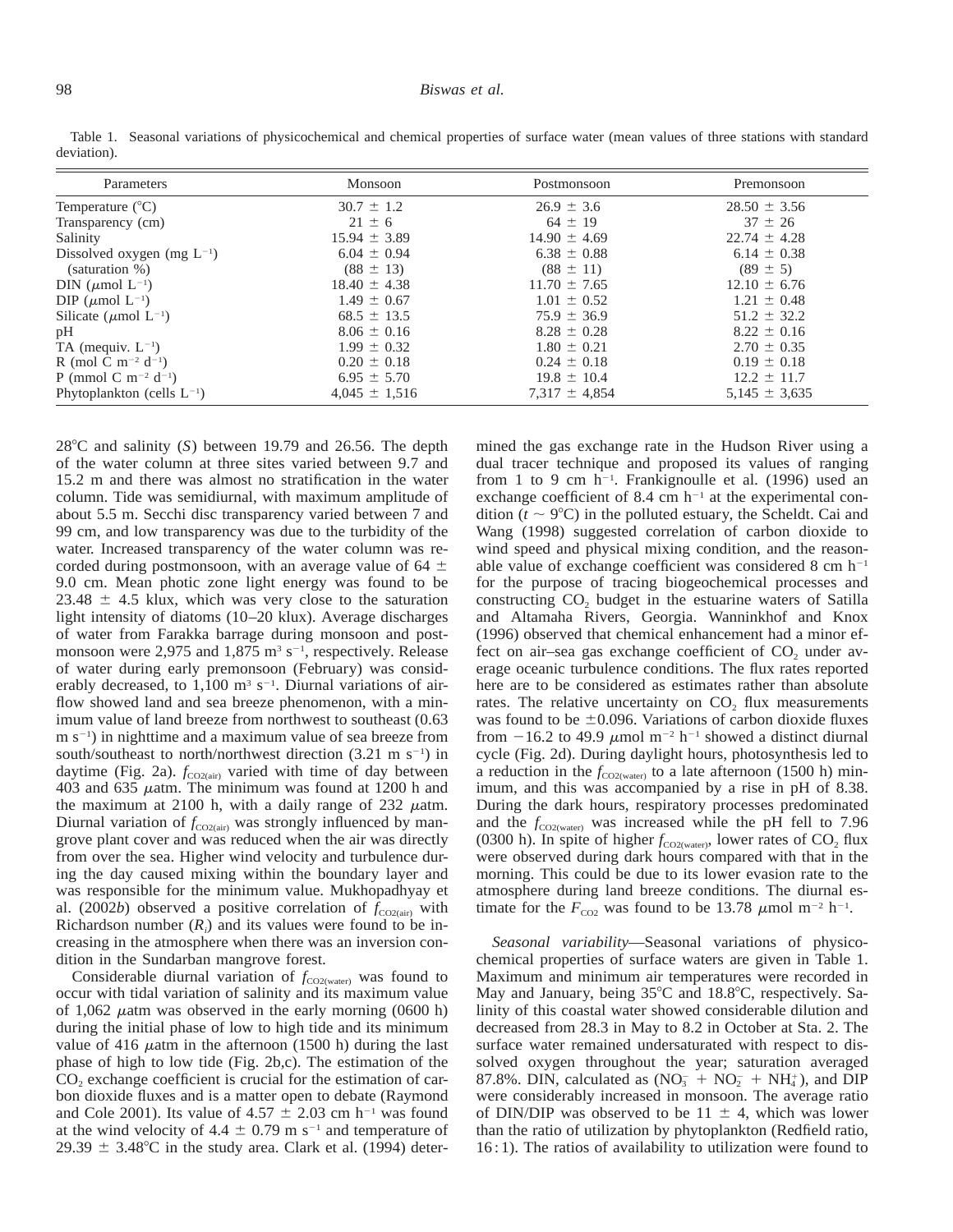

Fig. 3. Monthly variation of (a) phytoplankton biovolume and normalized bicarbonate, (b)  $f_{CO2}$  in surface water and atmosphere, (c) monthly variation of average value of  $CO<sub>2</sub>$  flux for three stations.

be 0.69 to 1 for DIN and DIP, respectively. This indicates that nitrogen could be limiting before P. This ecosystem was also found heterotrophic in nature and community R was always found to be greater than gross primary P (Table 1). Total phytoplankton population ranged from 1,885 to 19,700 cells  $L^{-1}$ , with an average maximum of 7,317  $\pm$  4,854 cells  $L^{-1}$  in postmonsoon and an average minimum of 4,045  $\pm$  $1,516$  cells  $L^{-1}$  in monsoon. Correspondingly, phytoplankton biovolume varied with the seasons (Fig. 3a) between 0.49 and 86.52 mm<sup>3</sup> L<sup>-1</sup>. Biovolume decreased from a mean of 37.2 mm<sup>3</sup> L<sup>-1</sup> in postmonsoon to 6.25 mm<sup>3</sup> L<sup>-1</sup> in premon-

soon. Total number of phytoplankton genera were found to be 40 and noncalcifying algal species belonging to the genera *Coscinodiscus, Biddulphia, Dittylum, Thalassiosira, Lauderia, Nitzcha, Asterioella, Chaetoceros, Thalassionema, Thalassiothrix, Rizosolenia, Flagillaria, Planktonella, Skeletonema, Trichodesmium, Corethron, Hemiannulus, Navicula, Cyclotella, Guinerdia, Melosira, Gyrosigma, Roperia, Cerataulina, Ceratium, Protoperidium, Dinophysis, Surirrela, Amphora, Bacillaria, Triceratium, Odentella,* and *Halosphera,* were found to occur. Out of the 36 genera of diatoms, 1 genus of blue green algae, and 3 genera of dinoflagellates occurring throughout the year, only 10 species reached blooming proportion during postmonsoon between December and February. The average value of *H*<sup> $\prime$ </sup> was found to be  $0.87 \pm 0.25$ , indicating phytoplankton under high frequency of disturbance. Floder and Sommer (1999) reported the reduction of the value of  $H'$  to  $\leq$ 2 when phytoplankton was imposed by high frequency of disturbance through increased supply of nutrients from deep water by mixing in the water column. Total surface area of phytoplankton species equal to  $10^7 \mu m^2$  L<sup>-1</sup> was considered as bloom forming at any particular month (De et al. 1991), and monthly variations of bloom-forming species with their average cell surface area are given in Table 2.

Relative uptake of  $CO<sub>2</sub>$  and  $HCO<sub>3</sub><sup>-</sup>$  in different species of marine diatoms acclimated to  $f_{CO2(air)} \geq 360 \mu$ atm is of interest. Burkhardt et al. (2001) observed that *Thalassiosira weissflogii* and *Phaeodactylum tricornutum* acclimated to air-equilibrated  $CO<sub>2</sub>$  levels of  $>360$   $\mu$ atm favored  $CO<sub>2</sub>$  uptake  $(K_{1/2} \leq 5 \mu \text{mol } CO_2)$  in comparison with HCO<sub>3</sub> uptake  $(K_{1/2}$  < 700  $\mu$ mol) during their maximum growth in a nutrient-enriched medium (f/2) of salinity 32. The present study revealed that nine other diatom species apart from *Thalassiosira subtilis* reached the blooming proportion during postmonsoon (Table 2) at  $f_{CO2(air)/(water)} \leq 360$   $\mu$ atm and salinity  $14.9 \pm 4.69$  in mangrove water, and there was input flux of  $CO<sub>2</sub>$  from the atmosphere to mangrove water. But at high  $f_{\text{CO2}(air)/(water)} > 360$   $\mu$ atm during premonsoon (*S* = 22.74  $\pm$  4.28) and monsoon (*S* = 15.94  $\pm$  3.89), no species could reach the blooming proportion and there was an output flux

Table 2. Bloom-forming species, average cell surface area, blooming month, and minimum number required for bloom forming.

| Sta. No.      | Name                          | Bloom-forming<br>month | <b>Blooming</b><br>concentration<br>$(\times 10^7 \ \mu m^2 \ L^{-1})$ | Cell surface<br>area [ $\mu$ m <sup>2</sup> ] | Minimum of cells<br>to attain the<br>blooming<br>proportion<br>$(10^7 \ \mu m^2 \ L^{-1})$<br>(Mani et al. 1986) |
|---------------|-------------------------------|------------------------|------------------------------------------------------------------------|-----------------------------------------------|------------------------------------------------------------------------------------------------------------------|
|               | Coscinodiscus gigas           | Dec                    | 1.18                                                                   | 34,923                                        | 287                                                                                                              |
| 2             | Coscinodiscus radiatus        | Dec, Jan, Feb          | 1.06                                                                   | 11,187                                        | 894                                                                                                              |
| 3             | Coscinodiscus concinnus       | Dec, Feb               | 1.08                                                                   | 34,035                                        | 294                                                                                                              |
| 4             | Coscinodiscus eccentricus     | Jan, Feb               | 2.20                                                                   | 7.600                                         | 1,316                                                                                                            |
| 5             | <i>Thalassiosira subtilis</i> | Dec, Jan               | 1.01                                                                   | 13,906                                        | 719                                                                                                              |
| 6             | Dittylum brightwelli          | Dec                    | 1.40                                                                   | 11,970                                        | 835                                                                                                              |
| $\mathcal{I}$ | Rhizosolenia alata            | Feb                    | 1.03                                                                   | 6.998                                         | 1,429                                                                                                            |
| 8             | Pleurosigma elongatum         | Dec                    | 1.09                                                                   | 5,904                                         | 1,694                                                                                                            |
| 9             | Lauderia annulata             | Dec                    | 1.06                                                                   | 3,465                                         | 2,887                                                                                                            |
| 10            | Chaetoceros affinis           | Feb                    | 1.10                                                                   | 3,499                                         | 2,858                                                                                                            |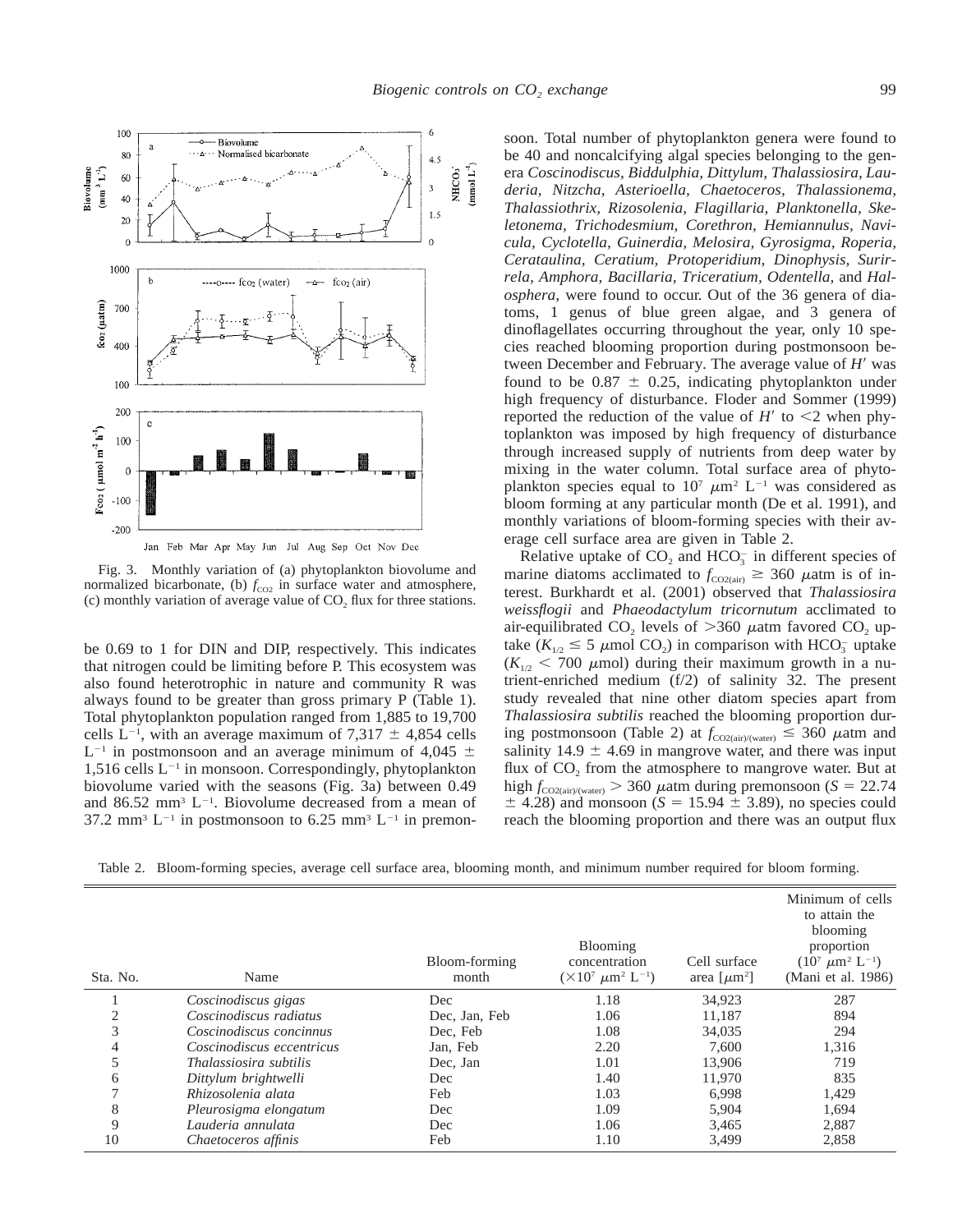of  $CO<sub>2</sub>$  from mangrove water to the atmosphere. Monthly variations of NHCO<sub>3</sub> (Fig. 3a) showed a progressive increase of its concentration during monsoon, with a maximum value of 5.1 mmol  $L^{-1}$  in October; thereafter, its concentration decreased steadily during blooming of phytoplankton to an observed minimum of 2.08 mmol  $L^{-1}$  in February. Therefore, blooming of these diatom species could decrease  $f_{\text{CO2}}$ in water by  $HCO_3^-$  uptake. Crawford and Purdie (1997) suggested that the blooming of coccolithophorid, *Emiliania huxlayi*, would not cause an increase of  $f_{CO2(water)}$  by utilizing  $HCO<sub>3</sub><sup>-</sup>$  unless the ratio of calcification (C<sub>net</sub>) to organic carbon production  $(P_{net})$  exceeded the critical value of 1.5. Riebesell et al. (2000) observed the reduced  $C_{net}$ :  $P_{net}$  ratio < 1.5 in two coccolithophorids, *E. huxleyi* and *Gephyrocapsa oceanica*, in response to increased atmospheric  $f_{CO (air)} > 360$  $\mu$ atm. In contrast with cocoolitophorids, diatoms showed reduced production at  $f_{\text{CO2}(air)} > 360$   $\mu$ atm in spite of the occurrence of an increased concentration of nutrients in water during premonsoon and monsoon. This could be due to the poor transparency in the water column during premonsoon and monsoon as well as predation of phytoplankton by zooplankton, which showed maximum production during premonsoon (Sarkar et al. 1986).

Monthly variations of  $f_{CO2(air)}$  and  $f_{CO2(water)}$  are depicted in Fig. 3b. The  $f_{\text{CO2(water)}}$  varied between 160 and 797  $\mu$ atm and  $f_{\text{CO2}(air)}$  between 255 and 520  $\mu$ atm. Saturation values (expressed in %, i.e.,  $100\%$  = equilibrium) were calculated as the ratios between water and atmosphere fugacity:  $100 \times$  $f_{\text{CO2(water)}}/f_{\text{CO2(air)}}$ . Saturation of  $CO_2$  with respect to atmosphere showed a significant decrease from 114% to 156% in premonsoon to 96.7% in monsoon and further decreased again to a minimum of 59% in postmonsoon. Average values of  $F_{\text{CO2}}$  for three stations in every month are presented in Fig. 3c. Exchange flux of  $CO<sub>2</sub>$  was found reversed in postmonsoon, when phytoplankton reached blooming proportion and water showed increased values of pH and transparency along with decreased values of nutrients.

The significance of the response of  $CO<sub>2</sub>$  flux was tested by multiple regression analysis (Table 3). The dependent variable was  $F_{CO2}$  and the independent variables were temperature (*t*), *S*, DIN/DIP ratio,  $(P - R)$ ,  $f_{CO2(water)}$ , and *V*. Statistical analysis revealed significant correlation between  $F_{CO2}$ with independent variables tested  $(R = 0.8, p = 0.002)$ . Linear terms *t*, DIN/DIP,  $(P - R)$  and  $\ln f_{CO2(water)}$  were positive and influenced positive flux of  $CO<sub>2</sub>$  from water to atmosphere. Effects of linear terms *S* and *V* on  $F_{CO2}$  were negative. As there was a little difference of salinity between monsoon and postmonsoon (Table 1), reversal of  $CO<sub>2</sub>$  flux from air to water was due to mainly a considerable increase of phytoplankton biovolume during postmonsoon.

Integrating over the year, the surface waters of the Sundarban mangrove  $(1,781 \text{ km}^2)$  exported  $6.03 \times 10^6 \text{ kg C}$ , out of which  $3.57 \times 10^6$  kg C was pumped out by the biological activity in the water annually. This corresponds to a CO<sub>2</sub> flux of 314.6  $\mu$ mol m<sup>-2</sup> d<sup>-1</sup> (13.8 kg C ha<sup>-1</sup> yr<sup>-1</sup>) over the water area of the Sundarban. Had there been no change in the nature of this aquatic ecosystem from source to sink during eutrophication, the rate of emission of  $CO<sub>2</sub>$ from the water area would have been 33.85 kg C ha<sup>-1</sup> yr<sup>-1</sup>. Richey et al. (2002) observed the  $CO<sub>2</sub>$  emission rate of 8.3

Table 3. Multiple regression\* analysis with a stepwise variable selection. Dependent variable:  $F_{\text{CO2}}$ , carbon dioxide flux ( $\mu$ mol m<sup>-2</sup> h<sup>-1</sup>). Independent variables; *t*, temperature (°C); *S*, salinity; DIN/ DIP, ratio of dissolved inorganic nitrogen (DIN) with dissolved inorganic phosphate (DIP);  $(P - R)$ , difference between net primary production and community respiration (mmol C m<sup>-3</sup> h<sup>-1</sup>);  $f_{\text{CO2(water)}}$ , fugacity of  $CO<sub>2</sub>$  in water ( $\mu$ atm); *V*, phytoplankton cell volume  $(mm^3 L^{-1}).$ 

|                                      | $R^2$      |         |      |    |
|--------------------------------------|------------|---------|------|----|
| Predictor                            | (stepwise) | р       | F    | n  |
|                                      | 20.1       | 0.111   | 7.29 | 36 |
|                                      | 20.6       | 0.04    | 3.62 | 36 |
| DIN/DIP                              | 21.2       | 0.087   | 2.42 | 36 |
| $(P - R)$                            | 23.3       | 0.129   | 1.97 | 36 |
| $\ln f_{\text{CO2(water)}}$          | 59.2       | < 0.001 | 7.26 | 36 |
| ln V                                 | 59.2       | 0.001   | 5.81 | 36 |
| $\ln f_{\text{CO2(water)}} \times S$ | 59.3       | 0.002   | 4.80 | 36 |
| $\ln f_{\text{CO2(water)}} \times t$ | 63.0       | 0.002   | 4.68 | 36 |

 $*$   $F_{CO2}$  = -1,561 + 11.6*t* - 3.76*S* + 5.28DIN/DIP + 3.7 (*P* - *R*) + 300  $\ln f_{\rm CO2(water)}$   $-$  3.3  $\ln V$   $-1.02 \times 10^{-4} \ln f_{\rm CO2(water)} \times S$   $-$  3.18  $\ln f_{\rm CO2(water)} \times t$ ;  $R^2 = 63\%, n = 36, F = 4.68, p = 0.002$ , degrees of freedom = 8 and 22.

 $\times$  10<sup>3</sup> kg C ha<sup>-1</sup> yr<sup>-1</sup> from the fluvial environments of a 1.77 million km<sup>2</sup> quadrant of the low-gradient central Amazon basin, which yielded a flux of  $0.9 \times 10^{12}$  kg C yr<sup>-1</sup> from the global area covered by humid tropical forests. European estuaries (Frankignoulle et al. 1996, 1998) also showed a high degree of supersaturation of  $f_{CO2(water)}$ , with an average value of 2,342  $\pm$  2,564  $\mu$ atm and were sources of CO<sub>2</sub>, with an average emission rate of  $260 \pm 180$  mmol m<sup>-2</sup> d<sup>-1</sup>. Seasonally averaged partial pressure of surface water  $CO<sub>2</sub>$  in the subtropical gyres of the north  $(15-20^{\circ}N, 158^{\circ}W)$  and south  $(14-17\textdegree S, 150\textdegree W)$  Pacific Ocean were found to be significantly greater (331  $\pm$  8.46; 324.5  $\pm$  7.62  $\mu$ atm) than that of atmosphere (326.5  $\pm$  2.9; 322.6  $\pm$  0.95  $\mu$ atm) and a net flux of  $CO<sub>2</sub>$  from the sea to the atmosphere of the order of  $0.274$  mmol m<sup>-2</sup> d<sup>-1</sup> was reported by Weiss et al. (1982). Estimates that the tropical mangrove waters is a net carbon source is consistent with recent calculations from global inverse modeling, which implies that the tropics are at least in balance with the atmosphere if not net source (Gurney et al. 2002). Extrapolating over the global area  $(13.9 \times 10^4 \text{ km}^2)$ covered by mangrove forests (Mastaller 1996) with our estimate of aerial evasion rates for the Sundarban yields a flux of roughly  $0.19 \times 10^9$  kg C yr<sup>-1</sup>, which is about 0.019% of global evasion over humid tropical forests.

#### *References*

- AYUKAI, T., D. MILLER, E. WOLANKSI, AND S. SPAGNOL. 1998. Fluxes of nutrients and dissolved and particulate organic matter in 2 mangrove creeks in north-eastern Australia. Mangr. Salt Marsh **2:** 223–230.
- BRADSHAW, A. L., AND P. G. BREWER. 1988. High precision measurements of alkalinity and total carbon in seawater by potentiometric titration: 2. Measurements of standard solution. Mar. Chem. **34:** 155–162.
- BURKHARDT, S., G. AMOROSO, U. RIEBESELL, AND D. SULTEMEYER. 2001.  $CO<sub>2</sub>$  and  $HCO<sub>3</sub><sup>-</sup>$  uptake in marine diatoms acclimated to different CO<sub>2</sub> concentrations. Limnol. Oceanogr. 46: 1378– 1391.